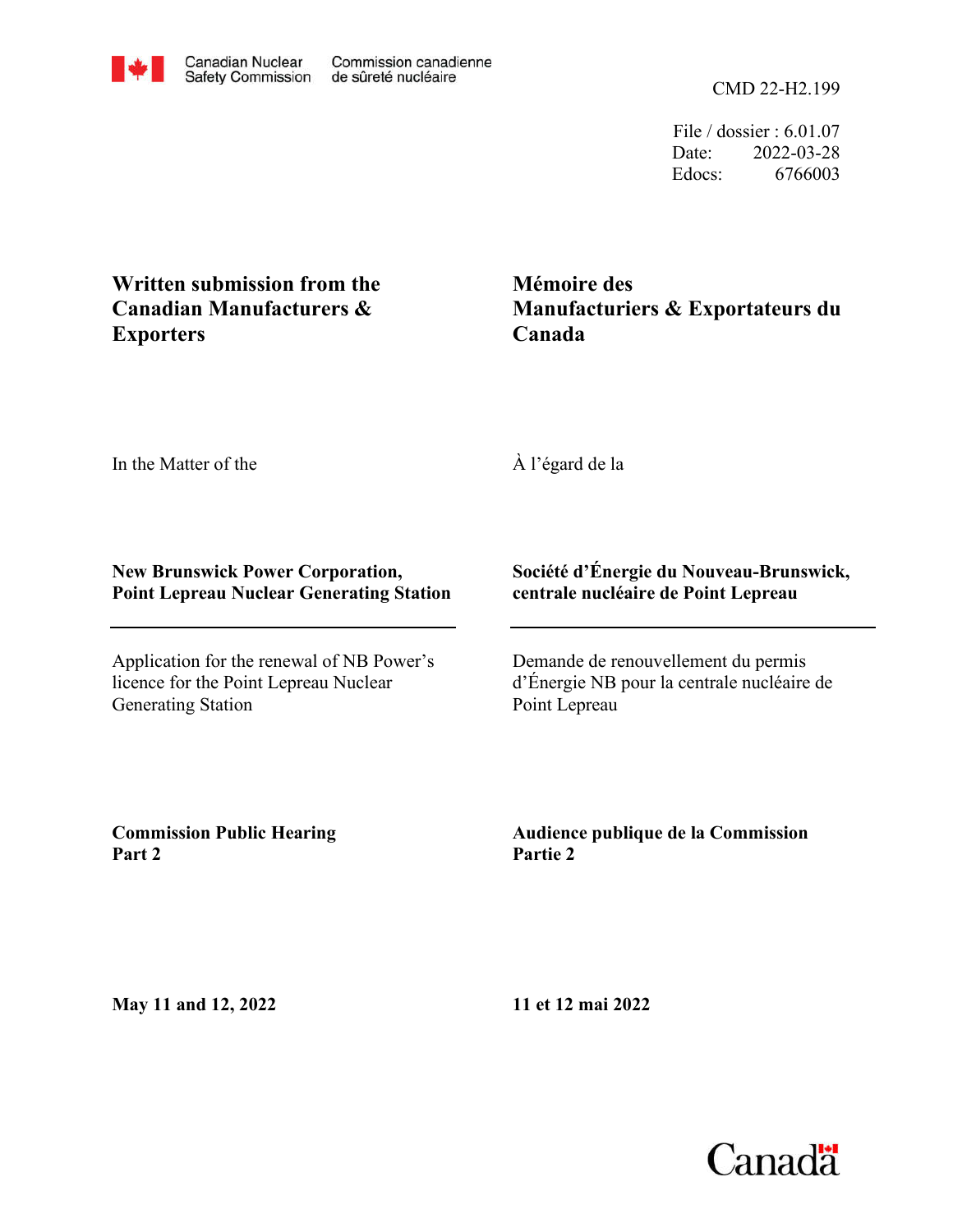



March 28, 2022

Secretariat/Registrar Canadian Nuclear Safety Commission 280 Slater Street, P.O. Box 1046 Ottawa, ON K1P 559

[interventions@cnsc-ccsn.gc.ca](mailto:interventions@cnsc-ccsn.gc.ca)

Attention: Secretariat/Registrar

## **Subject: Point Lepreau Nuclear Generating Station – Application for Renewal of the Power Reactor Operating License**

On behalf of Canadian Manufacturers & Exporters (CME), I am writing in support of the application currently before the CNSC to renew the operating license of the Point Lepreau Nuclear Generating Station. Please accept this letter as the written intervention from CME.

### **About CME**

Since 1871, CME has been helping manufacturers grow at home and compete around the world. Our focus is to ensure manufacturers are recognized as engines for growth in the economy, with Canada acknowledged as both a global leader and innovator in advanced manufacturing and a global leader in exporting. CME is a member-driven association that directly represents more than 2,500 leading companies who account for an estimated 82 per cent of manufacturing output and 90 per cent of Canada's exports.

### **CME supports nuclear energy in Canada**

Nuclear energy is the backbone of Canada's electricity system and a reliable source of low-cost electricity, which is so vital to the competitiveness of the manufacturing sector in Canada. Nuclear is an integral part of the innovation, manufacturing and export capacity offered through stability in energy pricing.

Canada's nuclear industry is an economic engine, offering high-quality jobs to skilled individuals, and revenue for provincial and federal governments. Each year, the nuclear industry generates almost 80,000 jobs in Canada. The industry also has excellent potential for growth, at home and through export opportunities.

#### **CME supports the Point Lepreau station**

The Point Lepreau Nuclear Generating Station has produced safe, reliable, baseload energy for the province of New Brunswick for almost four decades. It is a critical asset for the province's energy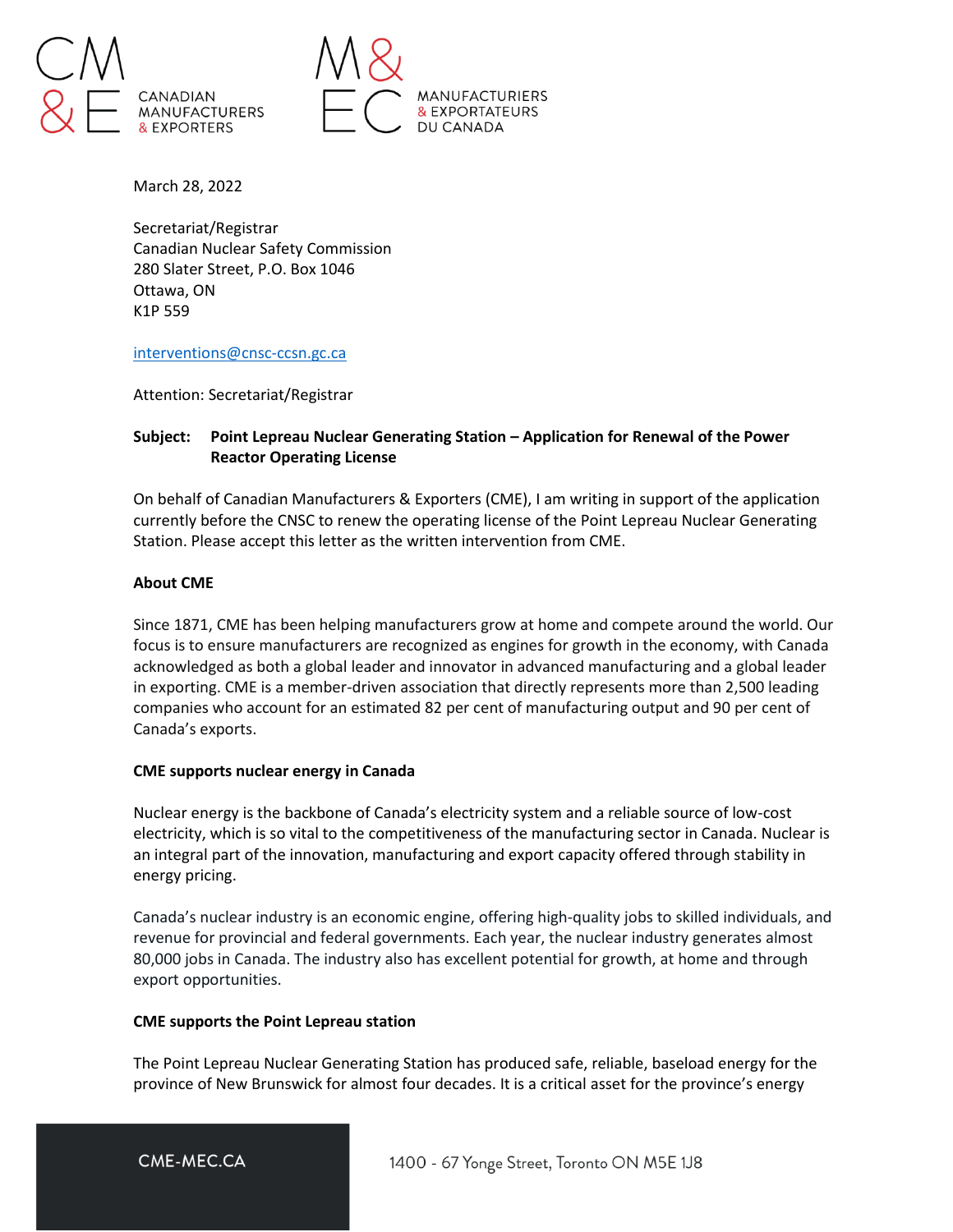



security, providing more than one third of the electricity used by residents, businesses and manufacturers while helping to moderate energy costs.

The station and its employees have received local and international recognition for their world-class achievements in safety and operational performance. The station received the Institute of Nuclear Power Operations Excellence Award, which recognizes the highest level of safety and reliability in the operations of commercial nuclear power plant. And consistently, Point Lepreau employees achieve significant milestones for working safely without a lost-time accident. These achievements speak to the embedded safety culture throughout all levels of the organization.

In addition, the station generates low-carbon energy producing almost no emissions that contribute to greenhouse gases, a significant contributor to Canada's efforts to reach a net-zero carbon future. Through ongoing engagement with CME members, we know they are very supportive of a transition to low cost, low emissions energy supplies that can address the triumvirate of the most critical public policy questions today: Climate, Energy, Economy.

#### **CME supports the future of nuclear energy**

CME is pleased to see the province of New Brunswick and New Brunswick Power exploring opportunities for future deployment of small modular nuclear reactors (SMR) in the province, through partnerships with ARC and Moltex.

CME was an engaged participant in the development of Canada's SMR Roadmap. We see an important role for CME and its members in advancing this technological opportunity and have contributed our actions and commitments to NRCan's SMR Action Plan. In addition, we have hosted SMR Supply Chain events in New Brunswick over the years, in partnership with the strategic stakeholders like NB Power, and will do so again in mid-June of this year.

Manufacturers in New Brunswick and beyond have what it takes to become valuable supply chain partners in the development of the Small Modular Reactor Supply Chain. SMRs bring a potential to increase the role of manufacturing in Canada's energy future unlike any other low emission technology on the horizon, which will strengthen the entire manufacturing sector as a result.

#### **Conclusion**

CME supports the Point Lepreau Nuclear Generating Station. This license renewal is critical, not only for maintaining safe, low-cost nuclear power from the Point Lepreau site, but also for generating significant opportunities for Canadian-based manufacturers which continue to be the backbone of the economy.